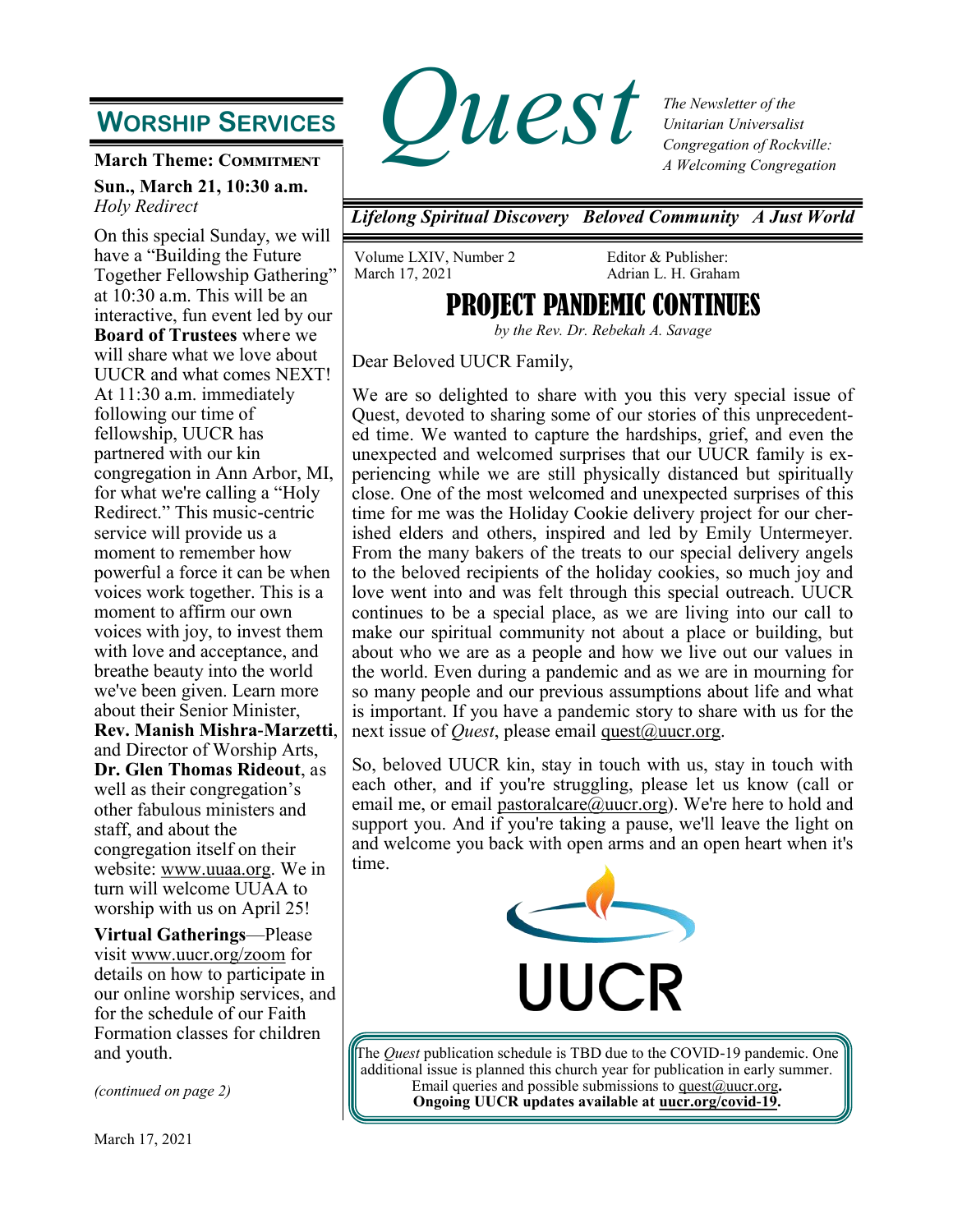# *Quest*

**Unitarian Universalist Congregation of Rockville 100 Welsh Park Drive Rockville, MD 20850 301-762-7666 UUCR@UUCR.ORG WWW.UUCR.ORG**

#### **Staff**

Senior Minister: Rev. Dr. Rebekah A. Savage Ministerial Intern: Kirk Freeman Ministerial Intern: Mathew P. Taylor Director of Religious Education: Carla Miller Director of Music: Sarah Jebian Director of Communications & Membership: Adrian L. H. Graham Congregation Administrator: JeKaren Olaoya RE & Youth Assistant: Aiden Chernikoff Technology & Communications Assistant: Erin Dowridge-Rodney Pianist: Justin Furnia

#### **Board of Trustees**

Elsa Powel Strong, President Elizabeth "Betsy" Wilder, Vice President Brian Haugen, Secretary Don Helton, Treasurer Glenn Griffin Larissa Johnson Kendall Watson Mary Carvajal, Immediate Past President

#### **Officers**

Secretary: Brian Haugen Treasurer: Don Helton Assistant Treasurers: Eric Burch Barbara Harrison

#### **Quest Staff**

Editor-in-Chief/Coordinator: Adrian Graham Desktop Publisher: Adrian Graham

*Quest*, the regular newsletter of the Unitarian Universalist Congregation of Rockville, is published monthly at the UUCR office at 100 Welsh Park Drive, Rockville, MD 20850, and distributed without charge to members, guests, and friends. Postage is paid at Rockville, MD. All rights reserved. Postmaster: Send address changes to Circulation Manager, *Quest*, 100 Welsh Park Drive, Rockville, MD 20850

*(Worship Services continued from page 1)*



# **COMMITMENT** Our Spiritual Theme for the month of March





#### **Sunday, March 28, 10:30 a.m.** *Say Yes*

Guess what? It's Membership Sunday and yes, we actually have Beloveds who have chosen to make UUCR their spiritual home in the middle of a pandemic. Wow! They are saying YES to us. As author Brian Andreas reminds us, "Say Yes. Whatever it is, say yes with your whole heart, and simple as it sounds - that's all the excuse life needs to grab you by the hands and start to dance." In following our theme of "Commitment," how does saying YES give space for us to dance? Led by **Rev. Dr. Rebekah A. Savage**  and **Adrian Graham**, Director of Communications & Membership.

**Virtual Gatherings**—Please visit [www.uucr.org/zoom](http://www.uucr.org/zoom) for details on how to participate in our online worship services, and for the schedule of our Faith Formation classes for children and youth.



**April Theme: Becoming**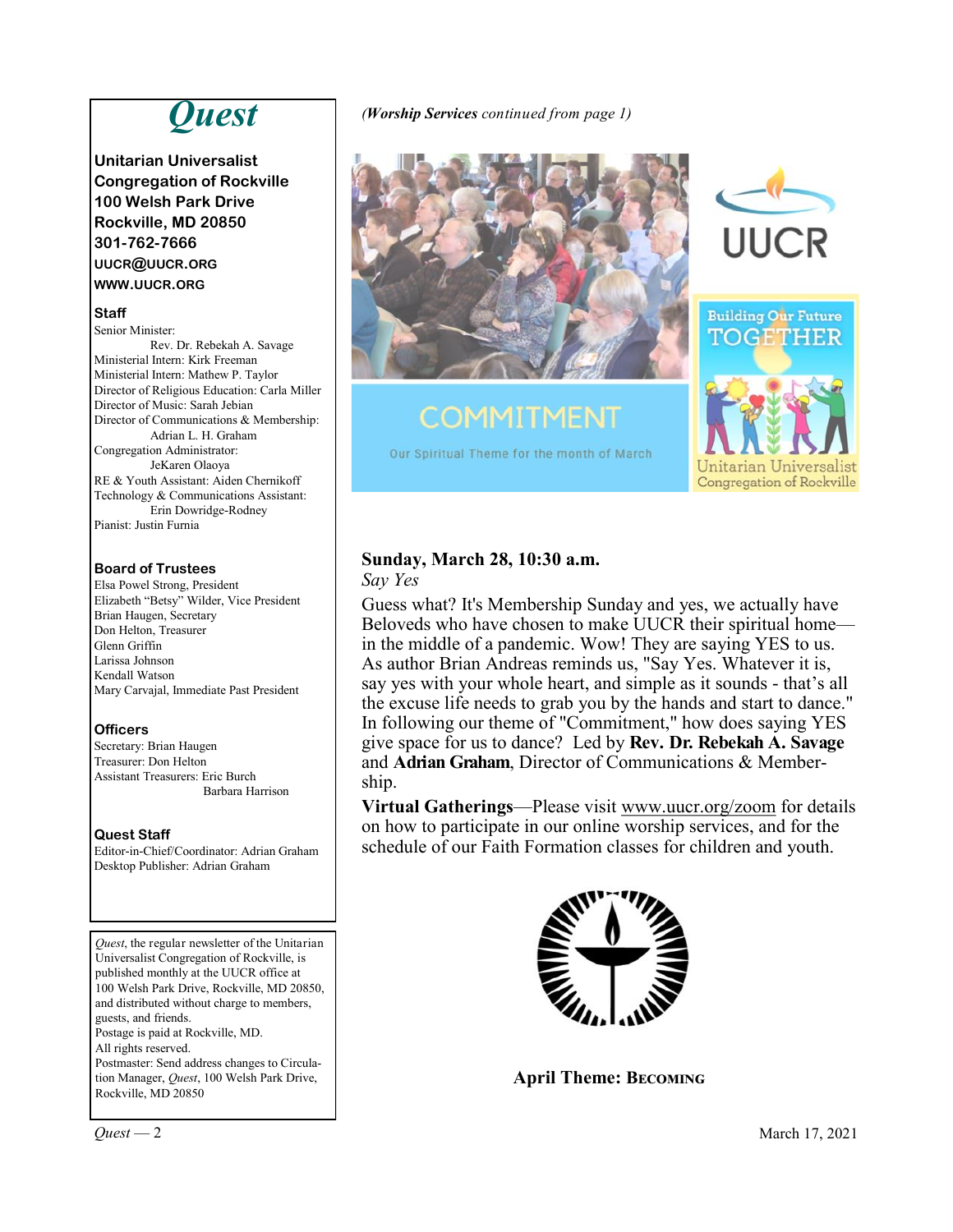### **Our Pandemic Experience**

*by Silvia Bolland*

During this COVID year, my daughter Maria and I have been working and studying from home. We have seen a lot of each other! We grieve deeply the loss of our annual summer visit to Spain to see our relatives. Maria is sad that she has missed stage crew and her newly renovated school. On the good side, we have discovered the joy of hiking (even in winter!), board games, and tennis. Connecting to UUCR has been so very special this year. With the magic of video, I've been attending Sunday services, Vespers, Emerson's, Coming to the Table, and Dinners for 8. Maria keeps in contact with UUCR Middle Schoolers, sometimes with a book club or even playing games. I help out with the 4th/5th grade RE and that always puts a smile on my face. Some kids have a hard time connecting by video, but we still get to see everyone's personalities in their show-and-tells or when

they choose Zoom backgrounds with family pictures or their dragon paintings (my favorite). One positive side of video connection is that we can keep in touch with families who have moved out of state. I loved making Halloween treats and then joining the video party with both kids and adults showing off their costumes. We also provided technical help for the virtual Pageant, which Barbara got out of her hat in amazing fashion. Kids can adapt to anything as long as we show them the way! One final word to thank Carla and Aiden because the little gift bags they sometimes leave at people's doors are truly a

### **Pandemic Reflection**

*by Larissa Johnson*

Luckily for Evan (my partner) and I - we bought a house in January 2020 - it was not something we had really planned for but came at the exact right time because it gave us the space we didn't know we were going to need for the Quarantine. Since both of us were now working from home, we needed our own spaces, and thanks to the new house we got it! And although we have a new home - NO ONE has seen it (other than like 5 friends) no housewarming party, no backyard barbecues, nothing! That would be the hardest part, for a momma's girl like me, I am used to spending all holidays with family (or at least friends) and this year - that didn't happen at all and it was beyond tough. I miss hugs and I am not even a hugger!!!

I would have to say having control over my time [has been a gift] - granted I am usually in back to back to back meetings all day - but because I no longer have a commute...I have more time to do other things. I no longer wake up and go straight to work - I work out first, I meditate (I meditate - that's huge!!!), and I also write in my journal almost every day - these are all things I didn't have time to do before so I am grateful for the gift of time and reflection.

I am grieving the time lost with people - my grandmother is 85 years old and not being able to spend a holiday with her is beyond sad because who knows how many we have left so I have been missing the family times tremendously.

I love that I have been able to go to so many more services - no need to get dressed, heck even get out of bed!!! It has been amazing and I have learned so much and been able to experience more than any other year. And I love the First Fridays - what a blessing!!!

As someone who is highly allergic to cats, I have been told I can't/ shouldn't get them but alas I ignored everyone and am happy to welcome Josephine Robinett Biden Jr and Kamala Devy Harris into our home - these two sister kittens have warmed my heart and my life in a way I never expected and I am so grateful for them (and for naps).



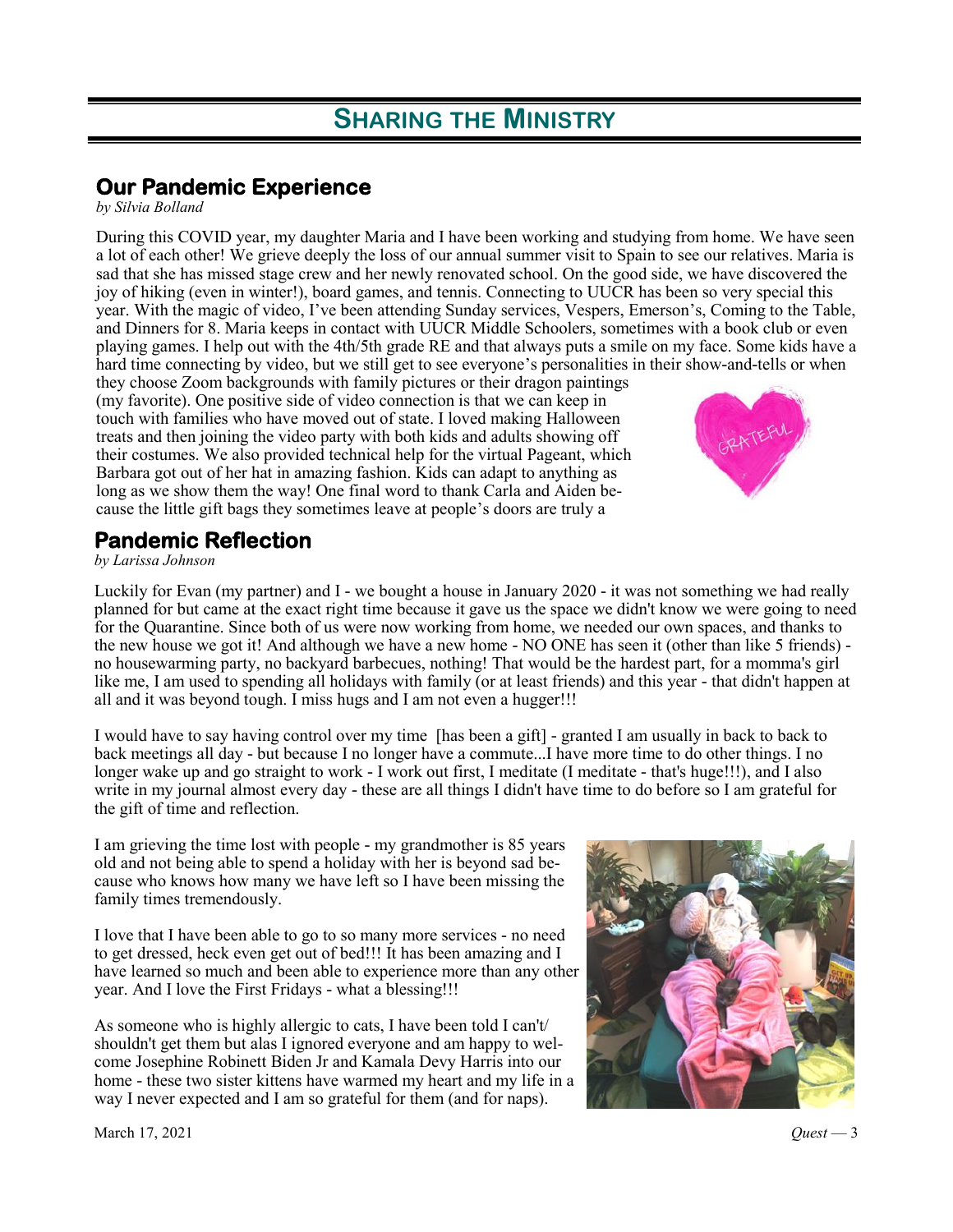### **Pandemic Poem**

*by John Mornini*

We should have done better. We could have excelled. That's the hardest part. Knowing we failed. From the start. That's the source of my "divine rage." That's why I agree with Valerie Kaur. Agree that we must declare what is obsolete. Determine what can be reformed. Reimagine what's incomplete.

Everyone has been warmed by fires we did not build. Everyone has drunk from wells we did not drill. We should do no less, says Mark Shields, for those we stand before. And together we can do so much more. And Amanda Gorman tells us to, "end this uncivil war."

And she proclaims, "…if nothing else, say this is true:

That even as we grieved, we grew,

That even as we hurt, we hoped.

That even as we tired, we tried. . .(and) put our differences aside."

Divine rage and divine language stand side by side.

The guard rails are holding, in spite of the friction.

Spoken word and song keep me alive.

I will continue to trust science, not fiction.

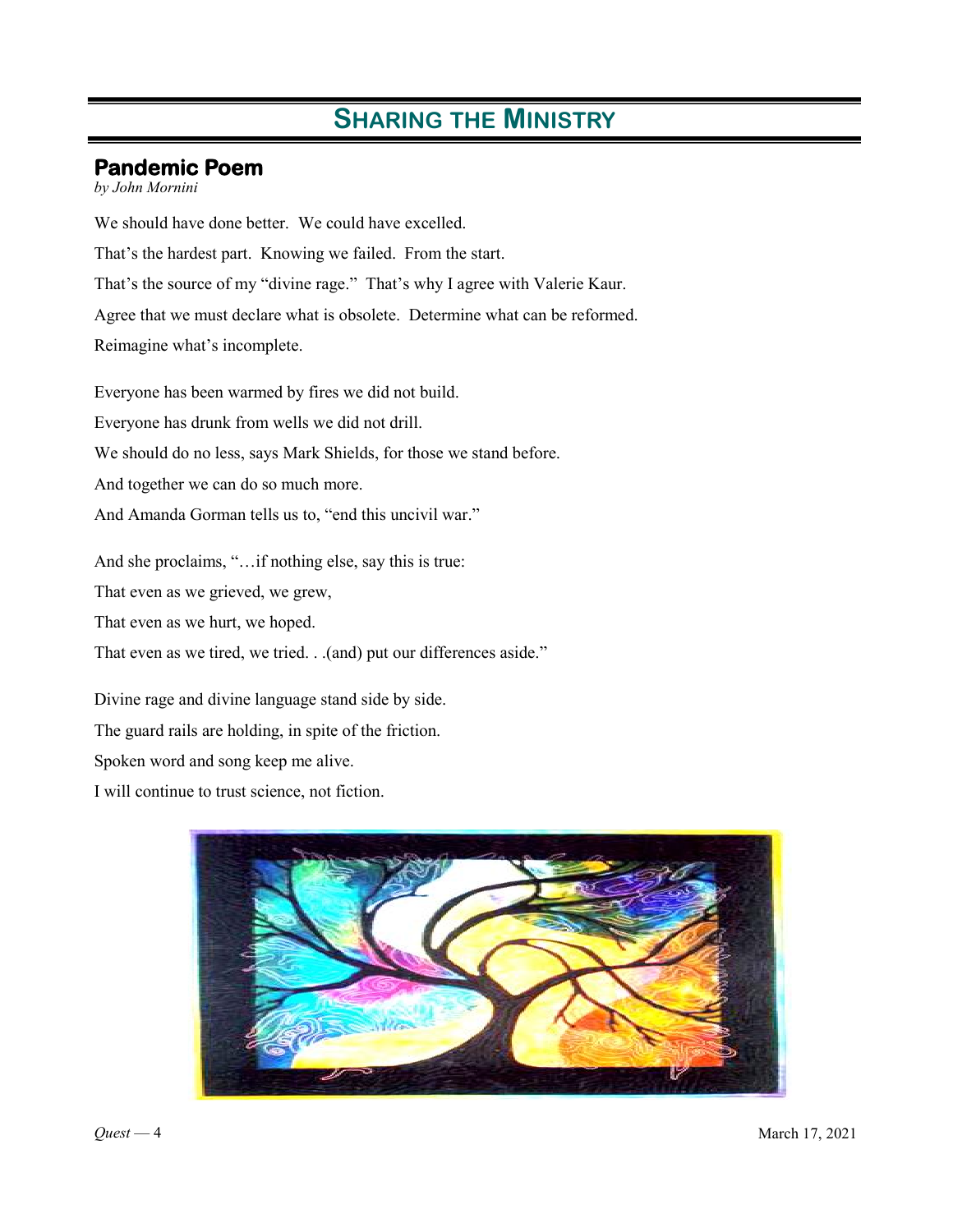### **Pandemic Woes**

*by Viki Betancourt*

The most difficult aspect of living through this pandemic has been learning how to navigate our family relationships when we are all home and all grappling with different stressors. I live with my daughter and pre-teen granddaughter and though we love each other dearly, we are three fiercely independent females. It has been a challenge to constantly be conscious of each other and how we interact in these unusual times. In the beginning we were fine - the first four months had hiccups, but overall, we managed well. We learned how to let off steam without burning each other. We cooked new dishes, we cleaned out closets, we took advantage of the newly found commodity of time. My 92 year old mom was safely ensconced at my brother's home in Reston and safe from COVID.



The next four months got a bit tougher as we realized COVID had come to stay for a bit longer than expected. Again, we adapted. Through it all, though, we found joy in the outdoors - walking, biking, swimming - we could revel in the beauty of nature. That gift of rediscovering nature and the great outdoors has been magnificent! We decided to move my mom to assisted living and that was probably the hardest decision of my life. I know it was the correct decision, but she was very sad and confused. Her first quarantine really threw me for a loop - I could do nothing to help her.

The last four months have been really difficult. We all have felt trapped by different tensions/emotions. I moved out of our house and have been housesitting for a friend these last two months and it has been a welcome respite, albeit sad and a bit lonely. My mom has lost most of her memory and it is hard to visit her while not being able to comfort her physically. I am not sure how we will work together when I go home at the end of this month - another challenge.

However, UUCR virtual worship has been an anchor this whole year. I look forward to services every Sunday, have enjoyed some of the newer offerings (Friday music) and have marveled at the sheer talent in our congregation. The music makes me happy and the sermons have provided so much room for emotional exploration. I have thoroughly enjoyed being a member of Kirk's internship committee - what a joy to see his strength and humility as he navigates this new side of his world. UUCR has been a rock.

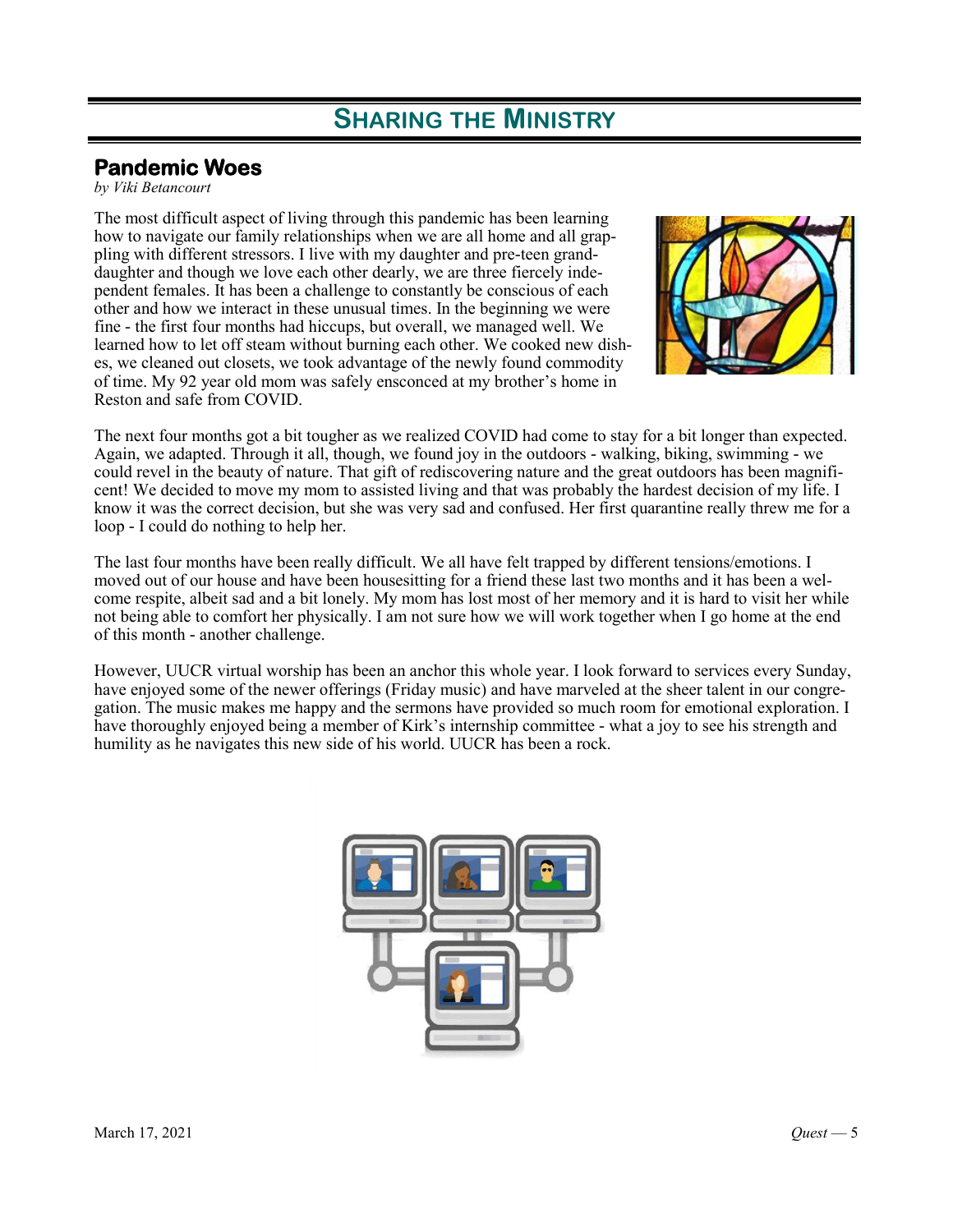### **Reflection**

*by Tom & Stephanie Bozzo*

Like many others, our family has faced challenges and joys during the COVID-19 pandemic. We've tried to put a positive spin on it for our family by embracing the extra time together and the slowing down of our busy lives.

Unexpected gifts emerged from our time at home: connecting with our neighborhood community in a deeper way; exploring the nearby woods on daily walks; our kids independently forming a biking club complete with race maps, schedules, practices, and timed trials to occupy long summer days; not getting into the car for weeks at a time (!); not rushing anywhere or being late to anything; and observing our four children follow their hearts and develop new interests and hobbies. We've greatly appreciated staying connected with our UUCR community virtually. Attending service with young kids has never been easier!

Of course, the pandemic hasn't been without challenges as we ride the emotional rollercoaster of fear, uncertainty, loss, isolation, and anxiety not just from the pandemic, but all of the political and social justice issues of the last year. Despite the challenges, we remain hopeful that the future will bring about positive change… and a date night or some travel in the not-too-distant future.

## **Physically Distanced, Yet Spiritually Close: Life in the Pandemic**

*by Betsy Wilder*

Beyond our household, I see people through a computer screen or behind a mask. For basic communications purposes, it works. But I feel the loss. I miss the physical presence of people and their faces. And although I've always disliked big crowds, I miss little crowds – the people in a restaurant, or a movie theater, at a friend's house, or at UUCR. We're a gregarious species. There's just something about being around other people.

On the other hand, the gift of the pandemic has been time at home and fresh air for the planet. The lack of a commute has given me time for consistent exercise, and my carbon emissions have plummeted. I miss traveling, but the Earth is happy we're staying home. My daughter and I have afternoon tea together, do crosswords, binge watch TV.

Through the tumult of the pandemic, UUCR has been a constant. Our UU the Vote letter and card writing campaign gave me a way to practice our principles AND hang out via Zoom with amazing people. Being part of the Board and the Lay Ministry Council has introduced me to other wonderful, passionate people. Sunday mornings provide a time to be grounded in community, to be reminded of our 8 principles, and to be inspired.

As the pandemic subsides, we'll adjust to a new normal. We'll see each other in person again and we'll travel again. But we'll be more thoughtful about it. We'll reduce our emissions. We'll be more mindful of the value of being together. That's truly a gift.

### **Reflections on 2020**

*by Bre Hoff Rosenfeld*

2020 was filled with many challenges, but also many blessings. I am forever thankful that I have a job and that my family is well. I am an "essential worker", which secured my son a spot in the emergency day care. This gave him a comforting routine, continued education, and social interaction. We would set out every morning on completely empty roads, in what felt like the apocalypse, and arrived at a little pre-school sanctuary. We were able to have Ethan's 4th birthday party at school, and his family party on Zoom, providing him with some sense of normalcy.

I am a nurse practitioner and as I watched my fellow providers fall in NY and Chicago, I knew that it was my duty to go to work, but that I also might die in the process, so I made my will, discussed my end of life wishes, picked out a headstone and made peace with the world. I am so grateful that I am still here. We were able to slow down and evaluate our lives and made the decision to move back to our hometown, so Ethan can spend more time with his grandparents. Both parties are thrilled with this development.

I will miss this UUCR community so much, and I hope that our new UU community will be a welcoming place to raise our son. I will never forget the values and lessons that I learned here, and the kindness and love that I was shown in this congregation. Thank you all, bless you and be well.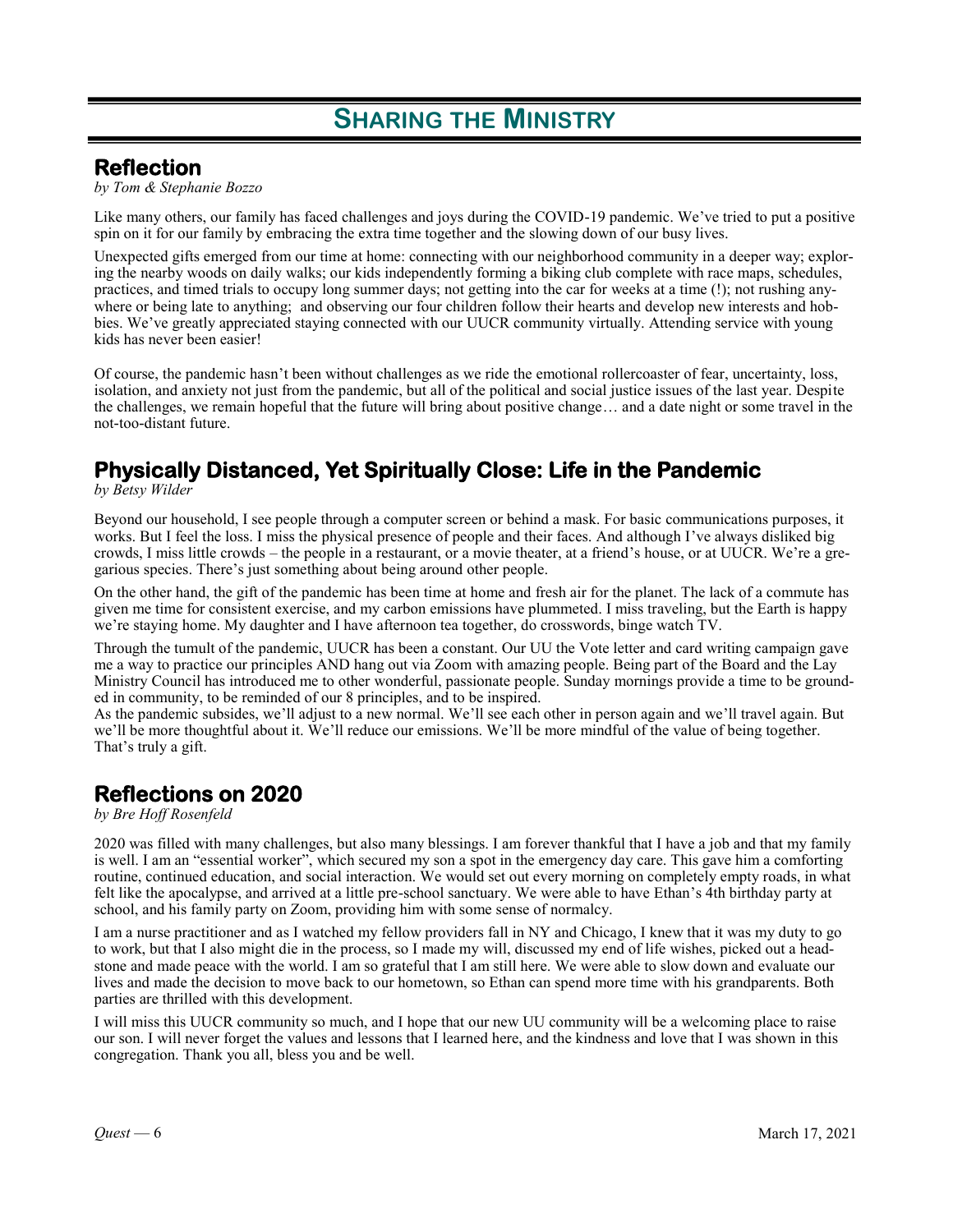### **Reflections from UUCR Musicians**

During the pandemic, UUCR's volunteer musicians have provided music for virtual services each Sunday. This has involved a learning curve for most; musicians cannot rehearse together in the traditional sense and have experienced the trials and errors of home recording. We asked some musicians to reflect on their experiences participating in virtual worship and living through these strange times.

#### **Julie Graf - WildBerry Jam, Sonaria**

Wildberry Jam has continued to create music during the pandemic, albeit through different means. As we could not rehearse together, we limited our pandemic repertoire to pieces we had performed in the past. Richard Gilbert would record the piano accompaniment and send it to me. I would record a backing track (piano and vocal), which I would send to the singers. From there, each singer recorded their vocal part while listening to the backing track on headphones. I then sent the piano and vocal recordings to my brother, who compiled the tracks into a single recording. After we settled on a mix, we recorded video of ourselves lip synching to the master mix. Finally, we sent the audio and video recordings to Sarah Jebian, UUCR's Director of Music, for use in virtual services. Each piece required planning, coordination, and the frustrating work of recording take after take, alone in a room with a smartphone or other recording device.

While it's been nice having projects to work on during the pandemic, I can't help but feel a sense of loss. I miss singing with my fellow Jammers together in the same room. I miss our check-ins at rehearsals and giggling through our mistakes. Now, we giggle (or curse) through recording mishaps – like the background sounds of a cricket chirping or the muted yowl of a cat. And of course, I miss seeing the faces of UUCR members as we sing, knowing that we're connecting with each other through music. I look forward to rehearsing – new music! – with my fellow Jammers and performing in person for all of you again sometime soon.

#### **Michael Holmes - Bonfire of the Mannakeys, UUCR Community Choir**

I have been serving as the coordinator for Bonfire, and we've been producing pieces for the service postludes, starting with our September postlude piece (I'm a Believer). We're doing distributed recording, where one of us produces a recording template for the other musicians to record to. The template gets replaced by the actual tracks that each of us submits separately. I've been collecting the individual tracks and creating the final mix, as well as setting schedules so that the tracks get done in a logical order. Our videos are then produced by either Sarah or Bronson Hoover. I'm impressed by what the other musicians are capable of, and I'm very grateful to have the chance to work with them!

Doing recordings has given each of us freedom to do multiple takes until we get it right, and as the audio engineer, I can correct little timing and other issues to arrive at a recording that may sound better than what we would be able to do in live performance. Still, I miss getting together with the others to rehearse and performing live at UUCR services. And of course, I miss choir rehearsals, in-person UUCR services, and all the UUCR events that have either gone away or gone virtual.

#### **Ginny Shires-Thurston - UUCR Community Choir, Sonaria**

I have enjoyed UUCR's virtual worship as the alternative to not seeing anyone in the congregation at all. Well, no, it's better than that: I am grateful to at least see other congregants and occasionally to converse with some. Thank you, Adrian, for greetings and announcements and you, Erin, for meeting rooms. I am grateful to experience the service - the music, the sermon, and the collection - albeit virtually. I am especially grateful for all the manipulations that allow me to sing with the choir - bless you, Sarah and electronic friends! - and I don't have to be at church by 8:15 a.m. to warm up! It is difficult not to be able to rehearse together or to be working on how well we blend, but most Sundays you can see how well (or not) this old dog has learned new tricks! And I am grateful.

*(continued on page 8)*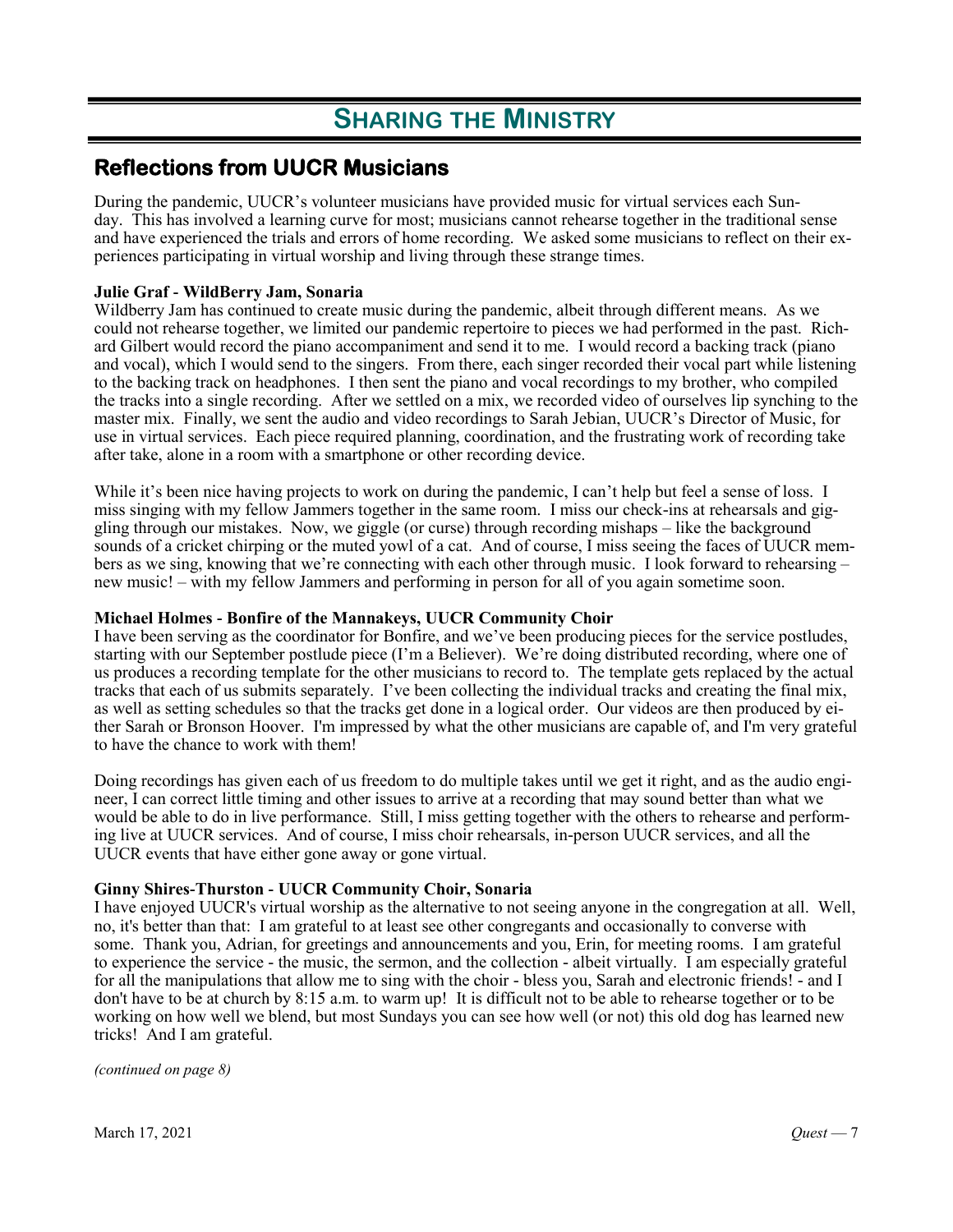*(Reflections from UUCR Musicians continued from page 7)*

#### **Glenn Griffin - UUCR Community Choir**

I came to the UUCR choir in 2009 hoping for music and community. I was welcomed into a music community dedicated to fostering UU worship and values. At sublime moments, I felt music grow to become art, and community expand into love. Now, COVID-19 has caused many changes, some surprisingly positive. We used to rehearse as a group, seldom hearing individual voices, but sort of subconsciously adjusting under the guidance of our excellent directors. Now, we can't rely on the director or others in our section for direct feedback. We have heard our individual recorded voices – for better and for worse. Through lectures and demonstrations – including video of a singer's larynx - Sarah is teaching us how our voices work and how we can hear ourselves and improve. Each of us is learning to follow the director's guidance over a video link and to take more responsibility for our own singing. I'm not feeling much art in singing my own individual part, but I hear something amazing after Sarah has blended 50-some voices together. And we continue to build stronger beloved community - what UUCR is about. But, make no mistake, I look forward to returning to in-person conversations, rehearsals, meetings, and services with UUCR.

### **Reflections on Pandemic**

*by Lisa Reed*

It's been a strange, surreal eleven months.

From day to day, I feel I am almost unaware of the passing of time because each day is so much like the day before. I work and live entirely from home. It's like spending a year on hold waiting for someone to pick up the phone.

But this is an illusion. From week to week, month to month, dramatic events have occurred – out there, in that larger universe of public space, that I mostly read about and watch via on-line streaming …there has been massive economic dislocation and economic loss as the country tries to stop the spread of the virus; there have been encouragingly diverse protests following one too many unjust deaths of people of color at the hands of police; there has been an attempted subversion of our elections and the possible implosion of a major political party; there has been a realization of (and then forgetting of) who we depend upon for basic needs in our lives; there has been the panorama of dysfunction in our government institutions: 500,000 deaths and counting – and yet I know none of them more than in passing. I live in this safe bubble of privilege. It has been surreal. From the safety of my home, I do what I can but I feel I'm ineffective when I want to "be the change I want to see". When I need community most – to join in protest, to gather in solidarity, to congregate in remembrance, I must keep it all at arm's length, to zoom, to keep waiting…but there is no dial tone. There is no music playing on repeated loop to sooth my jangled soul into submission. I am awakened and screaming at the injustice and locked inside, all in the same moment.

### **Monthly Manna Food Drive**

*by Dolores Barnes, Hunger Task Group*



UUCR, in coordination with our shared space congregation, Capital Rivers Church (MC Church of Christ) will be conducting a Food Drive for Manna Food Center, the second Saturday of every month, from 11:00 am to 1:00 pm. Please be aware that this is a drive-by event. No need to even get out of your car! Staff from both congregations will be outside of UUCR to help unload your nonperishable food items and get them to Manna. Our next collection is scheduled for Saturday, March 13th. Can't make the second Saturday? Please remember that there is ALWAYS the Manna bucket located outside of Founder's Hall for ongoing donations.

Need ideas for your next shopping trip? Check here: www.mannafood.org/give-food/most-needed-foods-list/ Contact me for more information. Thank you for your support of our neighbors in need during these unprecedented times.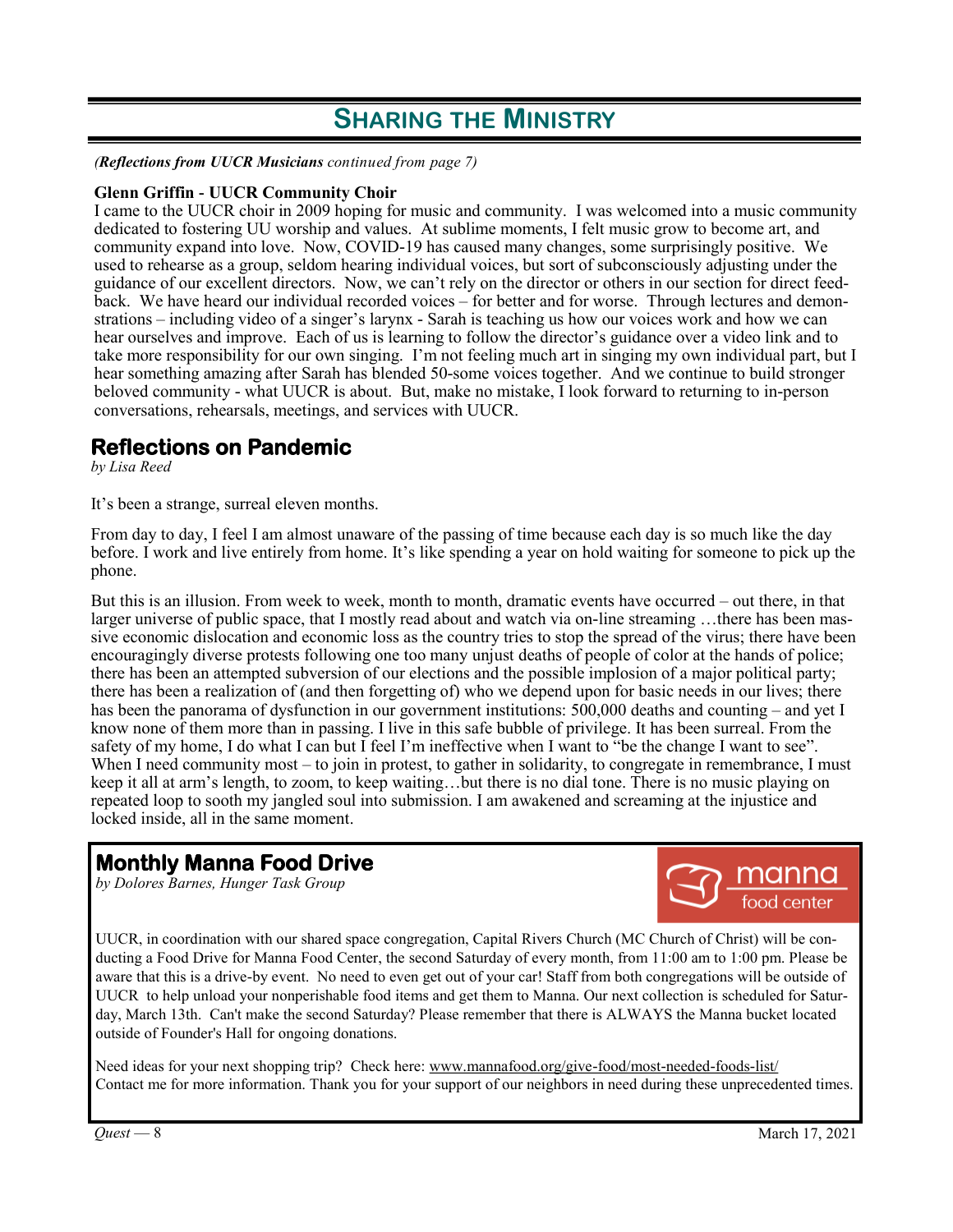### **Remembrance—Bob & Betty Prestemon, Founding Members**

*by Kent Hancock, Memorial Committee Co-chair*

In our Sanctuary Courtyard you will find our beautiful Memory Board that holds the nameplates of past members who loved our congregation. Listed are:

> **Robert G. "Bob" Prestemon 1924 – 2005 Elizabeth F. "Betty" Prestemon 1923 – 2018**

Bob and Betty grew up as "natural UUs," attending (and marrying in) the Universalist Church in Minneapolis, MN. Federal employment brought Bob and Betty to the Rockville area in 1950. After a stint at the Arlington Unitarian Church, they discovered the Unitarian Church of Montgomery County which met in the Women's Club of Chevy Chase. This church later split into two groups, one that built a new church on Cedar Lane and the other organized a Unitarian Fellowship in the Rockville area. In 1957 Bob, Betty, and others moved to the West Rockville Elementary School for Sunday services, and finally to our present campus in 1964.

Bob was a member of UUCR's original Memorial Committee that dedicated our Memorial Garden in May 1991. He carved the beautiful Memory Board we use today. Bob was "Mr. Finance" for many years at UUCR, chairing our Finance committee. He was active in promoting and raising funds for construction of our current sanctuary. At that time there were two factions at UUCR: "Pro-Growth" and "No-Growth". Bob was a leader in the Pro-Growth movement, also supported by wife Betty.

Betty wore many hats at UUCR. She sang in the choir for over 50 years. As a distinguished first, in 1972, Betty became UUCR's first woman Board President. She worked over a decade at UUCR as Church Secretary. She was active in all phases of church life. At the time of her passing, she had been an active member at UUCR for 61 years.



PRESTEMON, Bob & Betty

Are there any early members of UUCR on our Memory Board whose story you wish to hear? Please contact Bruce Baskett or Kent Hancock at memorial@uucr.org.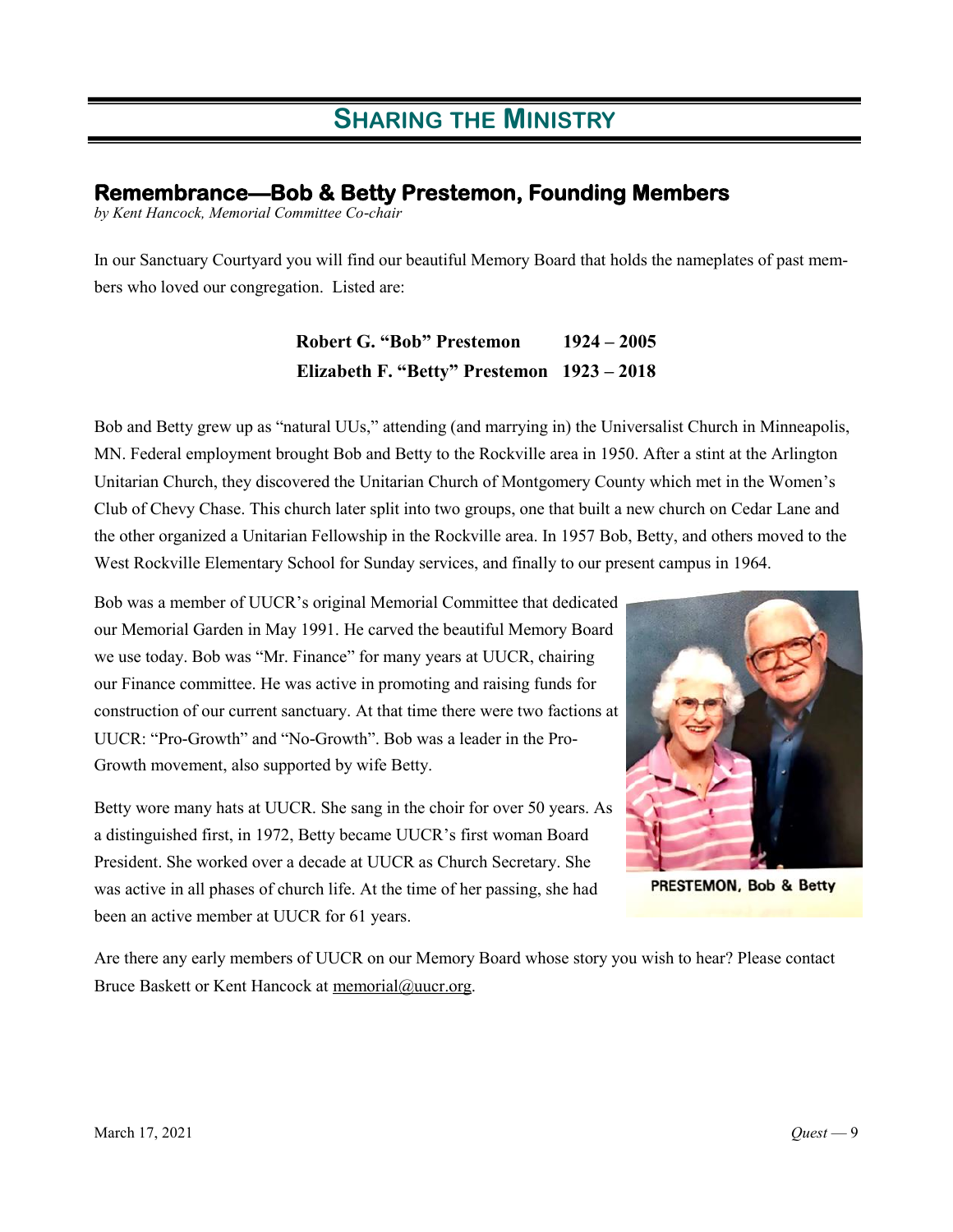### **How the Pandemic Affects Us (excerpts)**

*by Kathleen Halverson*

Our little family of 4 (two adults, one 11-year-old son, and one 10-year-old dog) has been navigating things surprisingly well. Overall. Probably because my husband and son are both extreme introverts and incredibly happy, cozy home-bodies.

This. Is. Their. DREAM.

I, however, am an incredibly social, energetic extrovert. As I like to say (not my words; saw this on a Facebook post), "Introverts, please check on your extroverts. WE ARE NOT OKAY."

What's been surprising is the amount of time we've been able to give our pets. Our 14-year-old dog just died in November (the day after Thanksgiving). He was very old and very sick, for a long time. It was such a gift to have been able to spend 24/7 with this furry family member of ours (he and my son "grew up" together) whom we ADORED.

Another surprising thing has been the fact that we aren't driving each other nearly as crazy as we thought we would have done, by now. We've gotten into a "groove"; a routine; a "new normal" that, at times, feels oddly comforting if not incredibly different. But, not all bad.

We are grieving the loss of my husband's friend, who died of COVID. He was not elderly but very much alone, single, and with myriad health problems pre-COVID. Also, a friend's dad, who died about 2 weeks ago after not having seen his wife and family in person since November. He died alone, in a hospital bed in a nursing home, with no one but the paramedic who had been called to assist with yet another stroke.

I think, as the working parents we've always been ("working" by not just necessity but choice), Jeff and I miss having "our very own physical space" (i.e., the workplace environment) that was always so uniquely our own. We miss having "a work home that was 100% ours." No one else's in the family but ours. It was tough, losing that. I always said I was a better mom because I had my own sphere of being that was uniquely mine. Both of us love what we do for a living, and we both miss the social aspects of our jobs—physically being with the wonderful team of people each of us works with. And being a better parent because of that balance.

I haven't attended [UUCR's virtual worship services] much, to be honest. I have attended a few of the evening concerts and found them incredibly relaxing, very well-done (great job, musicians and performers!), and a strong source of fellowship and camaraderie during a very complicated, difficult time for us all. Music really is such a great way to bring people together. Especially during a time like this when all of us feel so incredibly

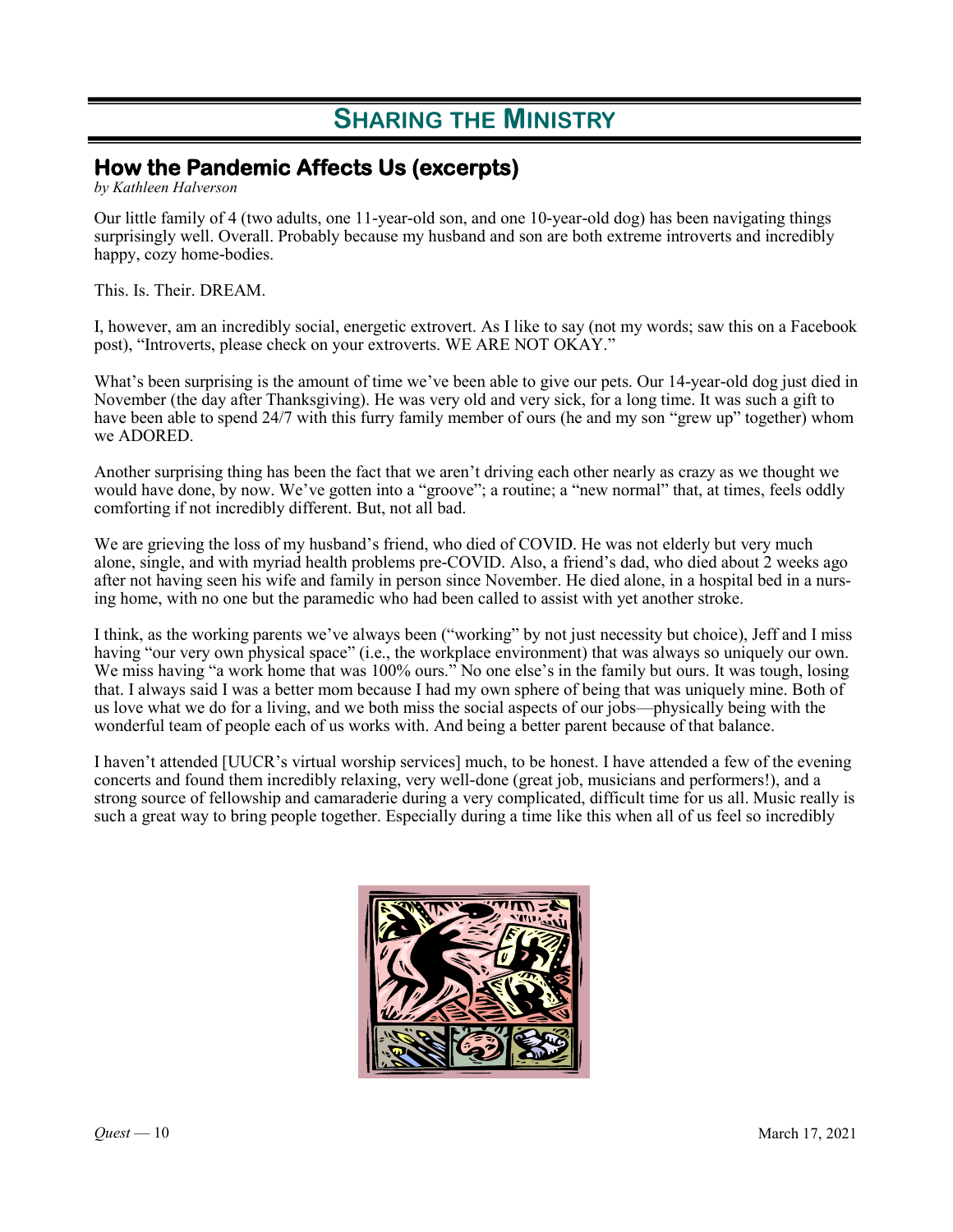### **Pandemic Reflections from the Pastoral Care Team**

*by Sue Thomas*

The hardest part of living through the pandemic for our family has been the need for social distance. We see each other infrequently, always outdoors, 6 feet apart and masked. Visits are very short in winter. I miss most the hugs we shared and the easy interactions that come with familiarity. When we are together, our grandchildren have replaced their casual chat with careful courtesy. The students and teachers in our family are "zoomed out," and miss the personal contact essential to effective learning environments.

My greatest source of grief is not specific to the pandemic, but may be a collateral result. I mourn the dissolution of our democracy and the stark awareness of how many in our country support greed, violence, and white



supremacy. This realization requires me to reset my smug assumption of American exceptionalism. With new humility, I must acknowledge that I can no longer believe that we are models of enlightenment, but that we are as imperfect as any other government.

I admire the effort and creativity of the UUCR community during the pandemic. Staff and congregants have adapted worship and program formats which effectively provide inspiration and support.

### **My Pandemic Story**

*by Karla Timmons*

One of our biggest losses from this past year is not being able to take trips—international and domestic. We enjoy traveling, and we've missed that. While we "zoom travel," it isn't the same. Another in our "loss" category is time with family and friends. We are fortunate that we have our health (for the most part, although Burt is still struggling with his vision; he hasn't been able to drive since March, which adds to the feeling of isolation), and we were able to continue with our deliveries for Meals on Wheels, and I even added shopping trips for friends and neighbors that were uncomfortable going to the grocery store. In Montgomery Village, I helped start a "Little Free Pantry" because there is just so much need right now. We've been able to restock it every day, and many times in the morning, it is nearly empty.

As I had to postpone my normal social/physical activities (swimming, running with friends, etc.), I found new ones. My new-found addiction to pickleball has filled many hours, and fortunately, our outdoor courts in Montgomery Village opened in October…where I've made new friends, as well as reconnected with people I hadn't seen in years. Zoom has allowed us to stay connected with our UUCR friends, in letter/postcard "get out the vote" campaigns, as well as Dinners for 8, the Pastoral Care Committee, and the UUCR fiction book club. And the magic of Zoom is that we can stay connected, no matter where we may go in the future, when we're able to start traveling again!